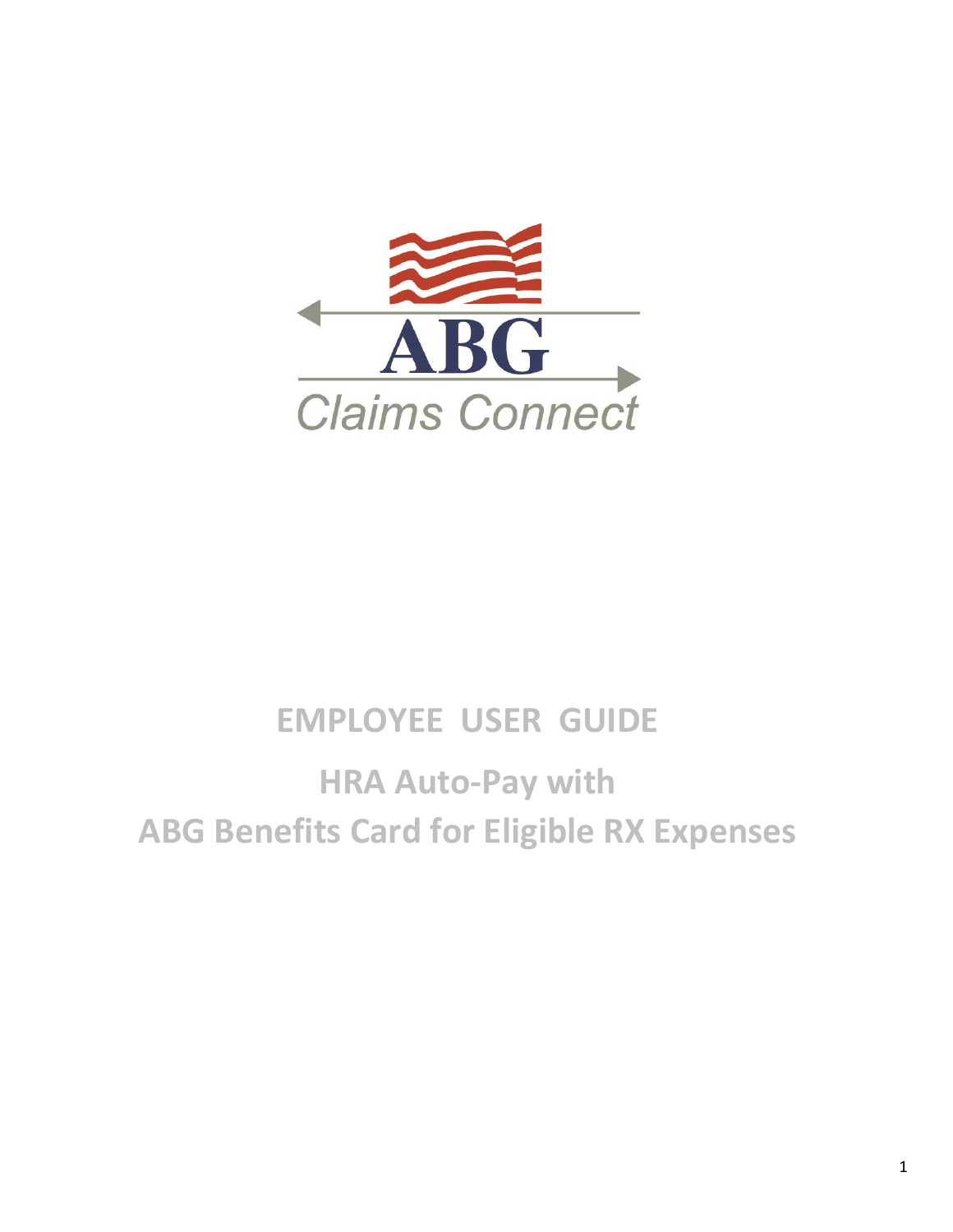#### **ABG Claims Connect Overview**

ABG Claims Connect is a service offered by American Benefits Group (ABG) which allows you to link your insurance carrier accounts to the WealthCare system.

Once your insurance carrier accounts are linked, all your insurance carrier Explanation of Benefits (EOBs) claim information, will download into our system and any expense you are required to pay will become available for reimbursement and / or debit card substantiation.

#### **How It Works!**

• When you successfully link your insurance carrier account(s), via ABG Claims Connect, your insurance Explanation of Benefits (EOB) claim details will download into WealthCare system. Where a reimbursement for eligible claims will be automatically generated.

#### *See linking instructions pages 3 – 9.*

- $\circ$  If you choose not to link your insurance carrier account(s) then it will be your responsibility to submit your claims with supporting documentation.
- You will receive notifications via email and text message when a claim has been processed and when a claim is reimbursed.
- You can register for a user account in the WealthCare system where you can log into the Portal, Mobile and or receive text based notification about your account, and claims payments. *See registration instructions on page 10.*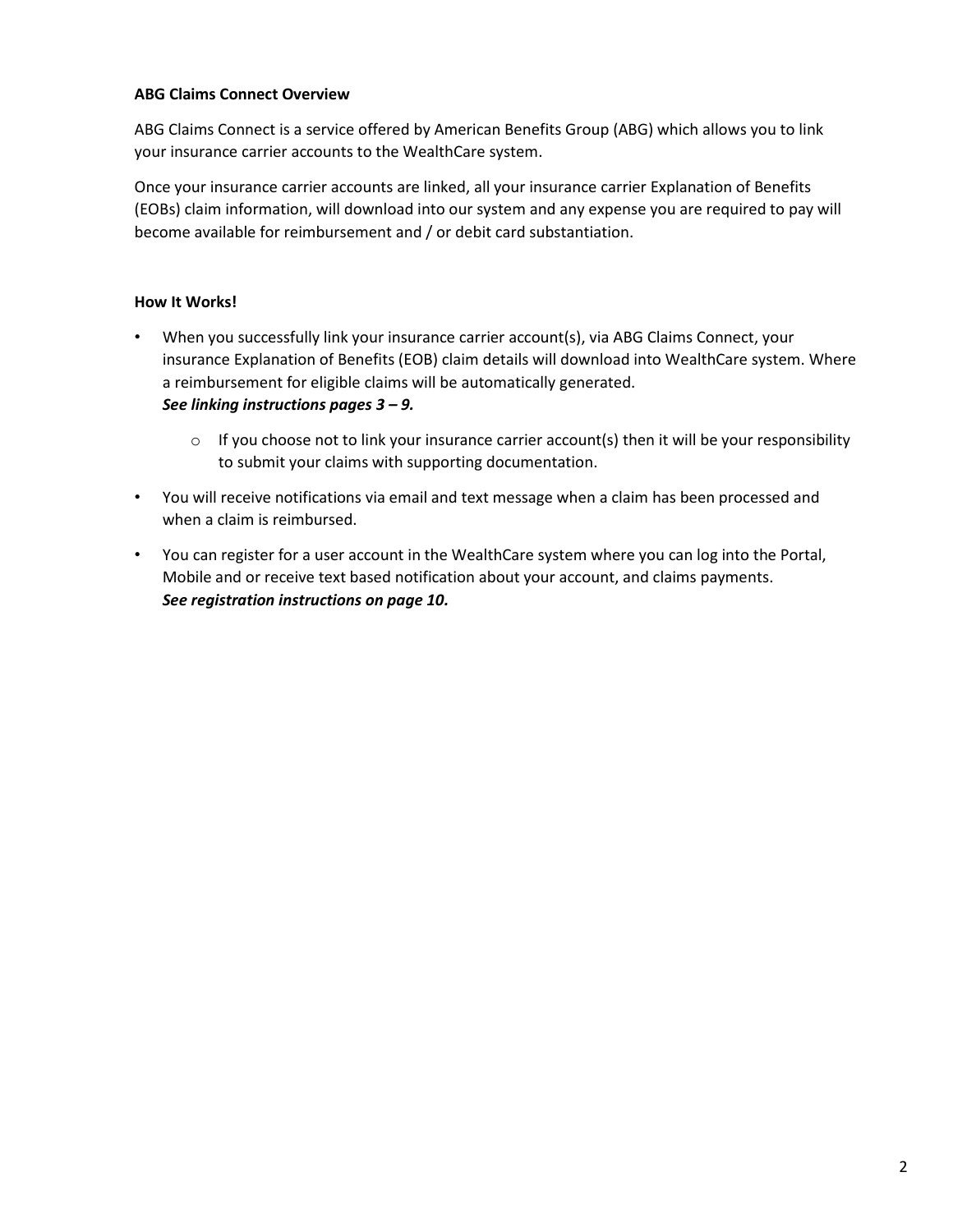#### **Link your insurance carrier credentials**

- First log into your insurance carrier web portal to confirm your credentials. You will need your username, password and possibly answers to security questions. Insurance carrier's who require security questions include:
	- o Anthem, Blue Cross Blue Shield of GA, CareFirst, Empire Blue Cross Blue Shield, Health Net, United HealthCare, UPMC Health Plan
- Once verified log into the WealthCare portal [www.amben.com/wealthcare](http://www.amben.com/wealthcare)
- On your personal dashboard find the Claims Connect widget and click **Learn More**

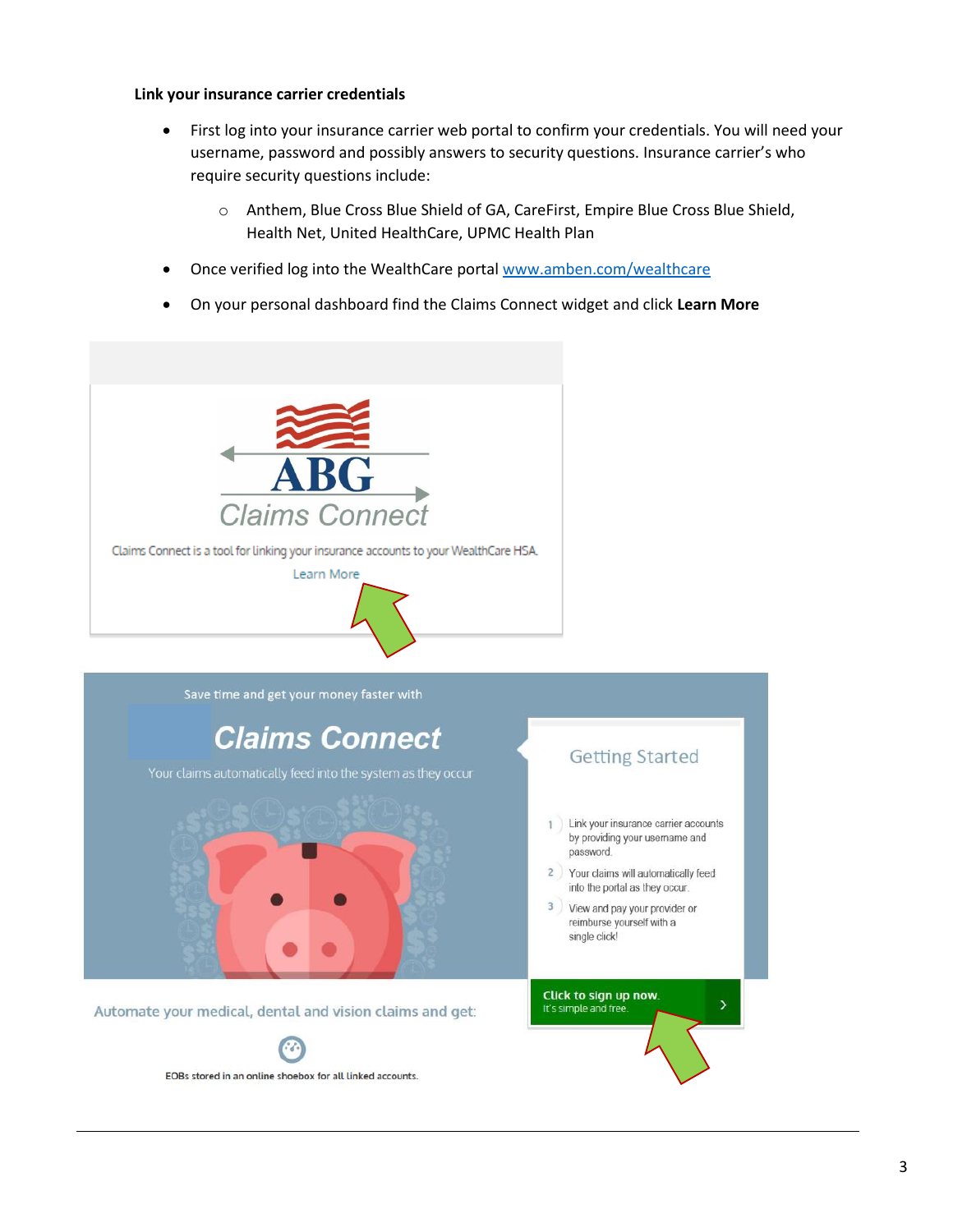The registration process starts with choosing your carrier. Note: if you have additional carrier's for Dental and /or Vision they will be presented as well.

| "Employer Name" Signup                           |                                                 |                                                 |
|--------------------------------------------------|-------------------------------------------------|-------------------------------------------------|
|                                                  | Choose an Account to add Below:                 |                                                 |
| <b>Your Employer's</b><br><b>Medical Carrier</b> | <b>Your Employer's</b><br><b>Dental Carrier</b> | <b>Your Employer's</b><br><b>Vision Carrier</b> |
|                                                  |                                                 |                                                 |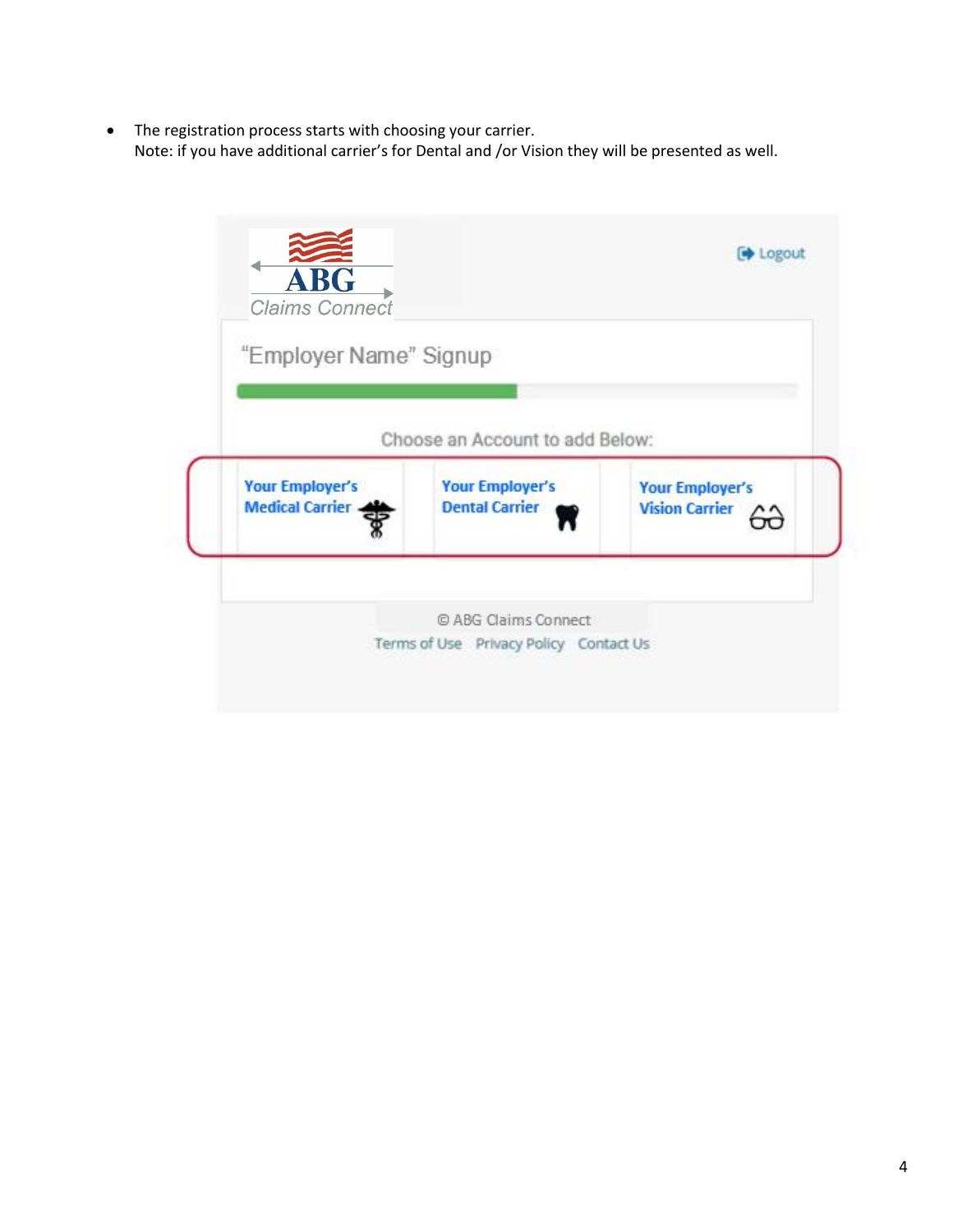Once the carrier is selected, you must **enter the carrier username and password**. You must also **check both boxes** at the bottom of the screen indicating you accept the terms and conditions of benefiting from ABG Claims Connect and the American Benefits Group organization. When complete, **click the Submit Credentials button.** 

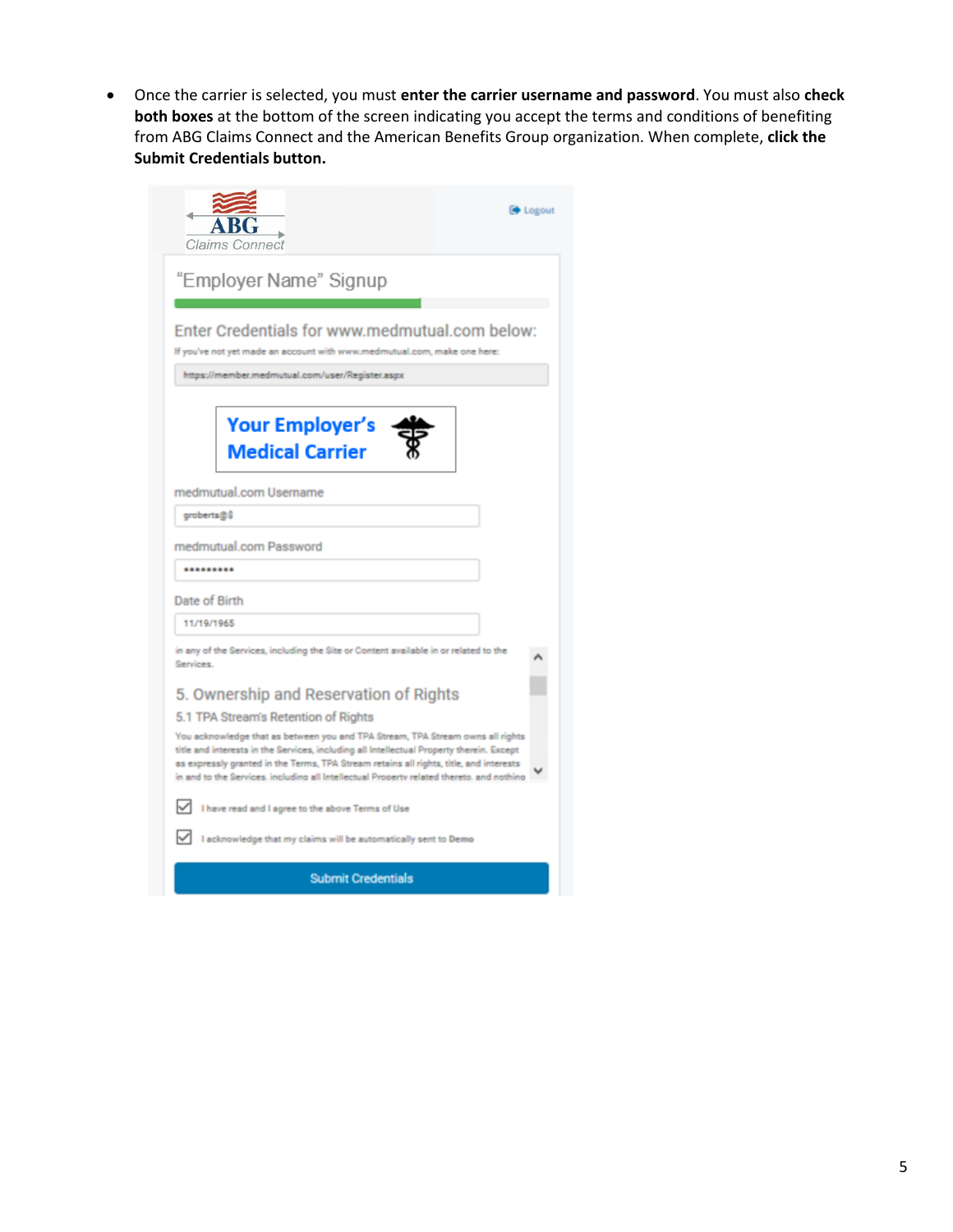- Credentials will be verified by going out to the appropriate carrier portal and upon successful sign on by ABG Claims Connect. If the credentials are invalid, an error is shown at the top left of the screen. If you have not yet registered with the carrier, you can click the link in blue shown in the sentence at the top of the screen. You can then continue the registration process.
- Once the credentials are verified, the screen below appears with a check mark indicating that at least one individual has been registered for that specific carrier. If you have dependents that have a separate username and password for the carrier, you can click on **Add Medical Mutual Dependent Login** at the bottom left of the screen. If this box does not appear, simply add the additional credentials the way you added your own.
- Please note some insurance carriers require dependents 18 and older and spouses to have a separate login. If you do not link the credentials for your dependents you will not receive their claim information. Carriers who require separate login for dependents include:
	- o Blue Cross Blue Shield of MA
	- o Cigna (RX)
	- o Oxford Health Plans
	- o PreferredOne
	- o UPMC Health Plan

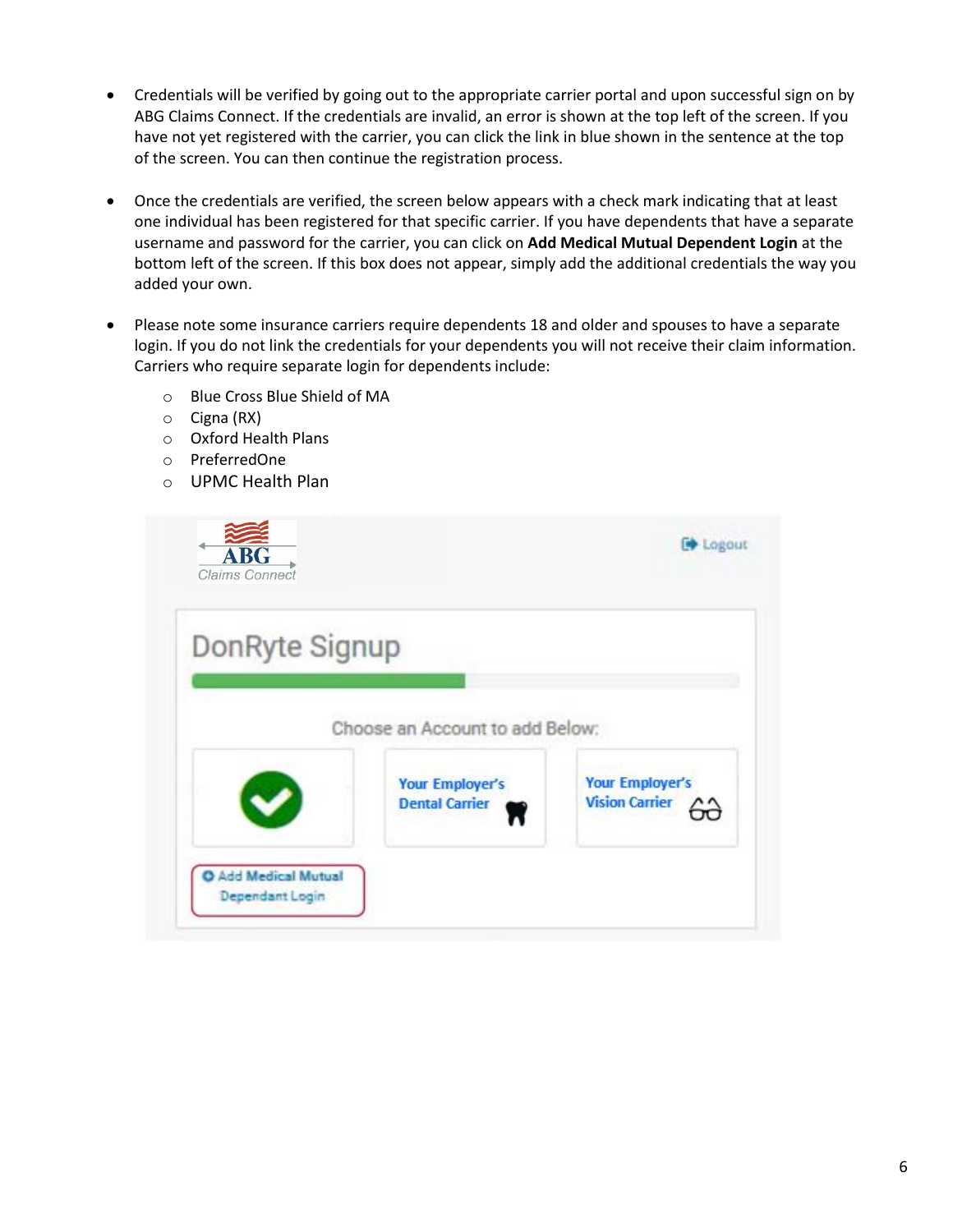The registration screen appears again and allows the addition of a dependent that has a username and password. Again, this username and password will be the one for the carrier. This process can be continued until all dependents that have their own username and password for the carrier have been added. Only dependents that are going to be covered by your policy for that carrier should be added. See registration screen for dependent below:

| <b>Contact</b><br>Claims Connect                                                                                                                                                                                                                                                                                                                                 |  |  |  |  |
|------------------------------------------------------------------------------------------------------------------------------------------------------------------------------------------------------------------------------------------------------------------------------------------------------------------------------------------------------------------|--|--|--|--|
| "Employer Name" Signup                                                                                                                                                                                                                                                                                                                                           |  |  |  |  |
| Enter Credentials for www.medmutual.com below:<br>If you've not yet made an account with www.medmutual.com, make one here:                                                                                                                                                                                                                                       |  |  |  |  |
| https://member.medmutual.com/user/Register.aspx                                                                                                                                                                                                                                                                                                                  |  |  |  |  |
| <b>Your Employer's</b><br><b>Medical Carrier</b>                                                                                                                                                                                                                                                                                                                 |  |  |  |  |
| medmutual.com Username                                                                                                                                                                                                                                                                                                                                           |  |  |  |  |
| groberts@\$                                                                                                                                                                                                                                                                                                                                                      |  |  |  |  |
| medmutual.com Password                                                                                                                                                                                                                                                                                                                                           |  |  |  |  |
|                                                                                                                                                                                                                                                                                                                                                                  |  |  |  |  |
| Date of Birth                                                                                                                                                                                                                                                                                                                                                    |  |  |  |  |
| 11/19/1965                                                                                                                                                                                                                                                                                                                                                       |  |  |  |  |
| in any of the Services, including the Site or Content available in or related to the<br>Services.                                                                                                                                                                                                                                                                |  |  |  |  |
| 5. Ownership and Reservation of Rights                                                                                                                                                                                                                                                                                                                           |  |  |  |  |
| 5.1 TPA Stream's Retention of Rights                                                                                                                                                                                                                                                                                                                             |  |  |  |  |
| You acknowledge that as between you and TPA Stream, TPA Stream owns all rights<br>title and interests in the Services, including all Intellectual Property therein. Except<br>as expressly granted in the Terms, TPA Stream retains all rights, title, and interests<br>in and to the Services, including all Intellectual Property related thereto, and nothing |  |  |  |  |
| I have read and I agree to the above Terms of Use                                                                                                                                                                                                                                                                                                                |  |  |  |  |
| I acknowledge that my claims will be automatically sent to Demo                                                                                                                                                                                                                                                                                                  |  |  |  |  |
| <b>Submit Credentials</b>                                                                                                                                                                                                                                                                                                                                        |  |  |  |  |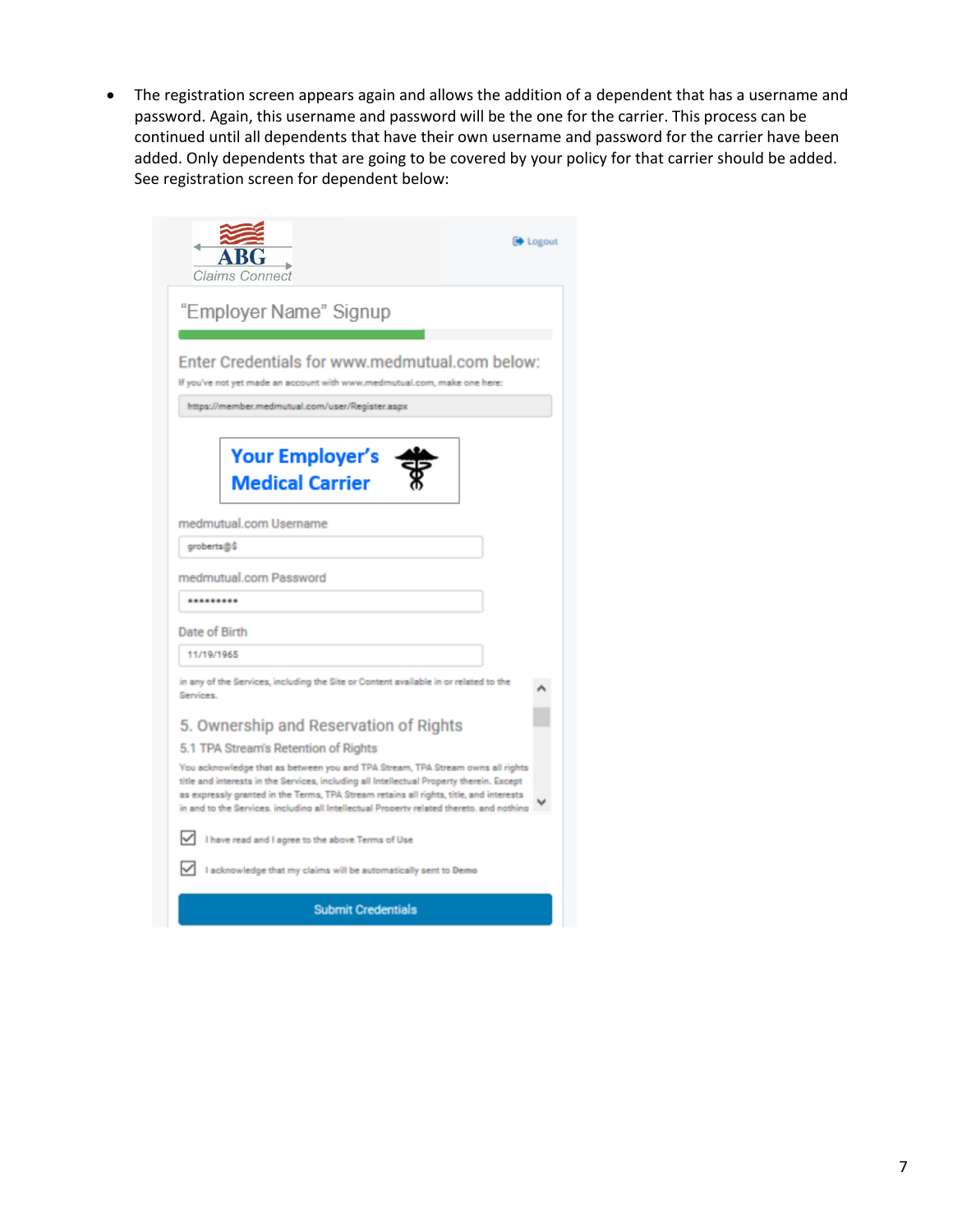The member will then move on to additional carriers (where applicable) from the main enrollment screen and register for themselves and any other covered dependents.

| <b>ABG</b><br>Claims Connect            |                                                 | <b>EXAMPLE</b>                                  |
|-----------------------------------------|-------------------------------------------------|-------------------------------------------------|
| DonRyte Signup                          |                                                 |                                                 |
|                                         | Choose an Account to add Below:                 |                                                 |
|                                         | <b>Your Employer's</b><br><b>Dental Carrier</b> | <b>Your Employer's</b><br><b>Vision Carrier</b> |
| O Add Medical Mutual<br>Dependant Login |                                                 |                                                 |

Once you verify their credentials for all appropriate carriers, **the verification is complete!**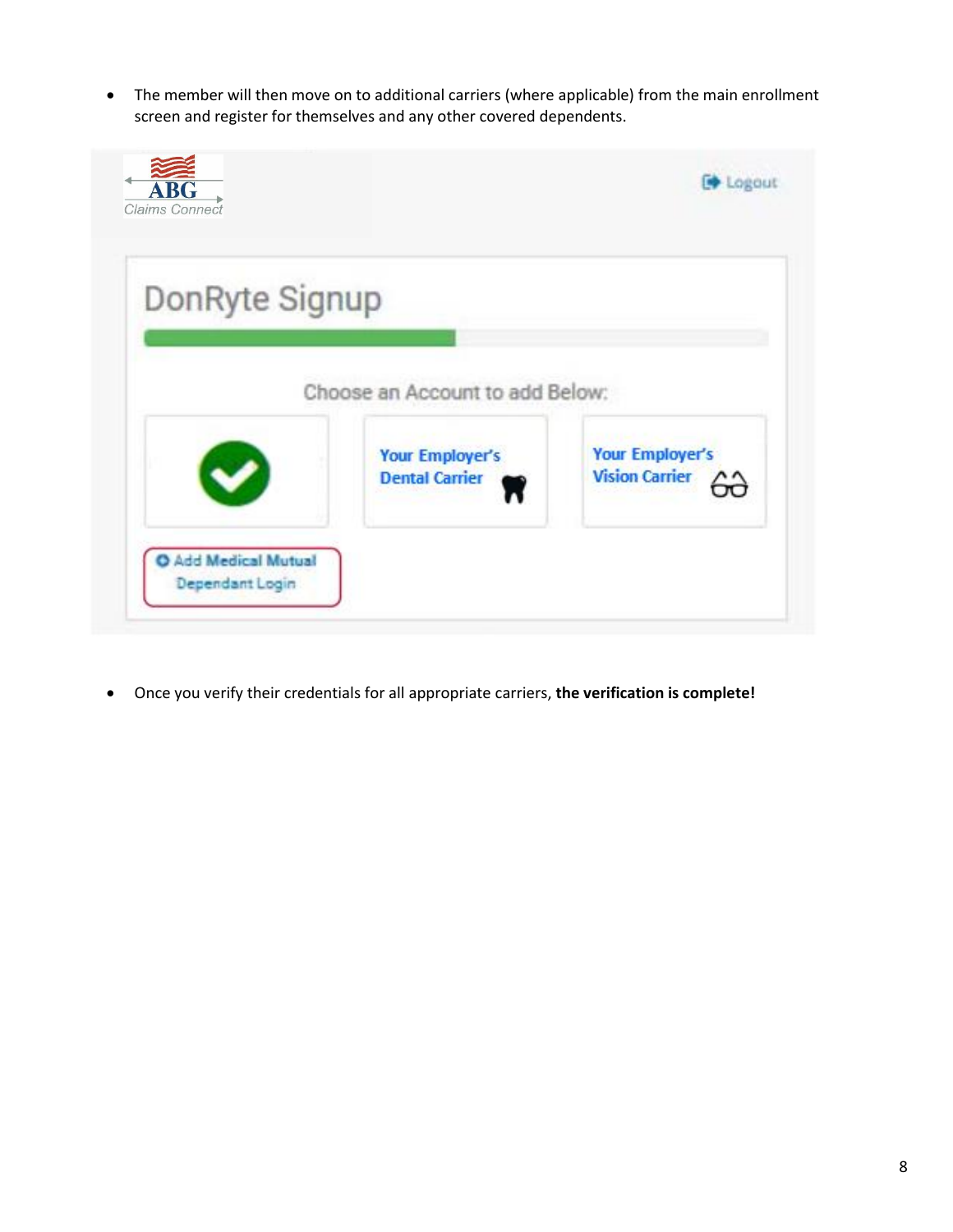When registration is complete, your information is securely stored in our system, and claims will be automatically collected. This means **no more manual submittal of EOBs or claims data for reimbursement or substantiation!** At the completion of the registration process, the following email is sent for confirmation.





Thanks for signup up with "Insurance Carrier"! Your carrier login credentials have been verified and American Benefits Group will now have direct access to your EOBs. Remember, if you change your insurance username/password you'll need to make sure you update your account.

Click Here to fill out a one-minute survey

Thank you, American Benefits Group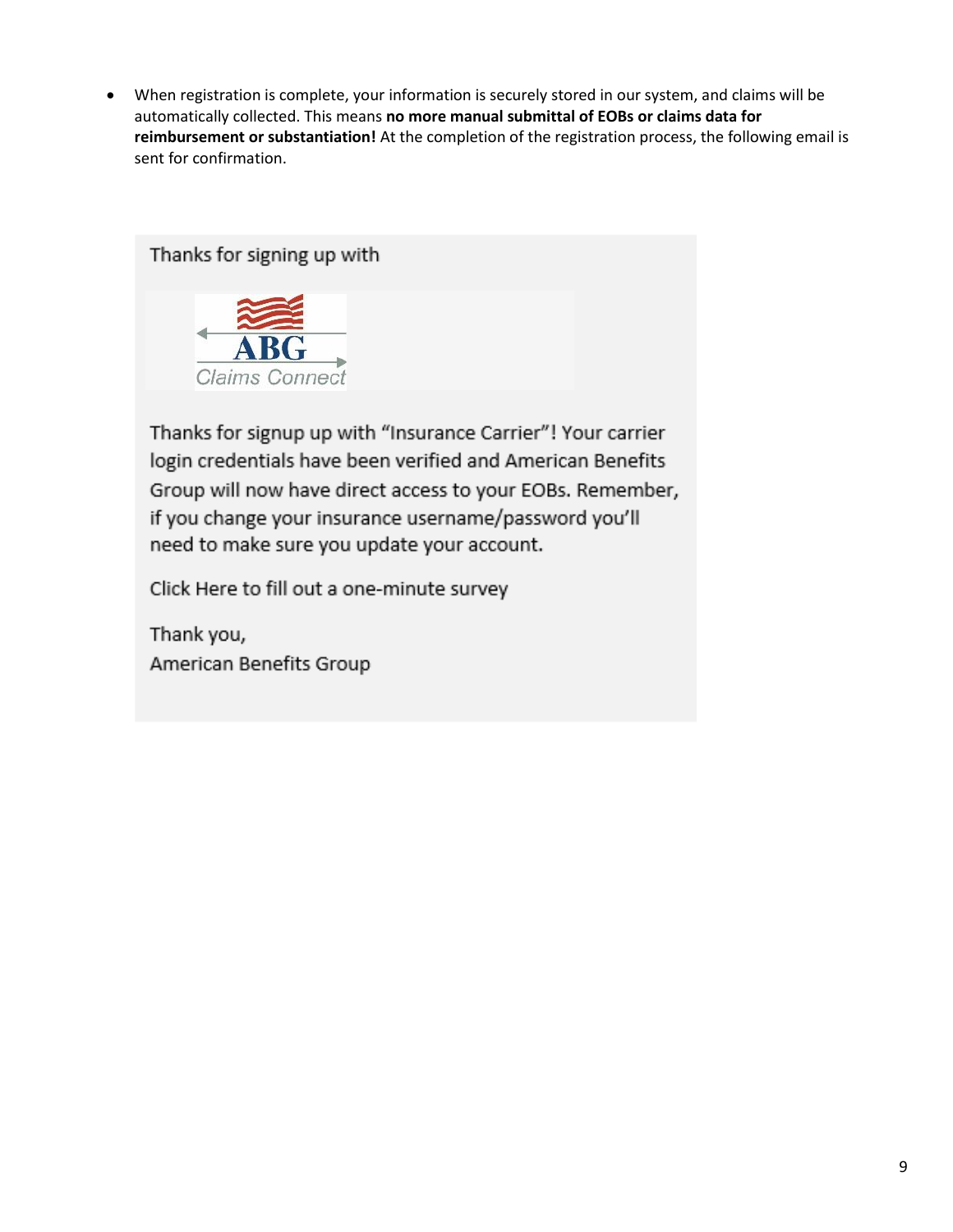#### **The ABG Benefits Card**

- You will receive an ABG Benefits Card for Eligible RX Expenses.
- You card will arrive prior to the first day of your Plan Year, as of the first day of your Plan Year your HRA election amount will be loaded on the card ready for you to use.
- If you have an eligible spouse or adult dependent you can request a card for them at no additonal charge.
- If you do not use your ABG Benefits Card (you pay out of pocket) for Eligible RX Expenses you will submit claims.



#### **WealthCare Portal Registration Instructions**

- Browse to [www.amben.com/WealthCare](http://www.amben.com/WealthCare)
- For First Time Registration
	- o In the upper right choose **REGISTER**
	- o Follow the instructions and enter all the required information
	- o **Username** must be 9-15 characters (alphanumeric)
	- o **Password** must be 8-16 characters (follow the provided criteria)
	- o **Employee ID** is your Soc. Sec. (with no hyphens)
	- o **Registration ID Employer ID** (Find Your [Employer ID\)](https://www.amben.com/employer-search.html)

**Important:** Keep a record of your username, password and answers to security questions for future use.

#### **Install WealthCare Mobile**



**Apple app store or Android Google Play**

Search for **ABG WealthCare**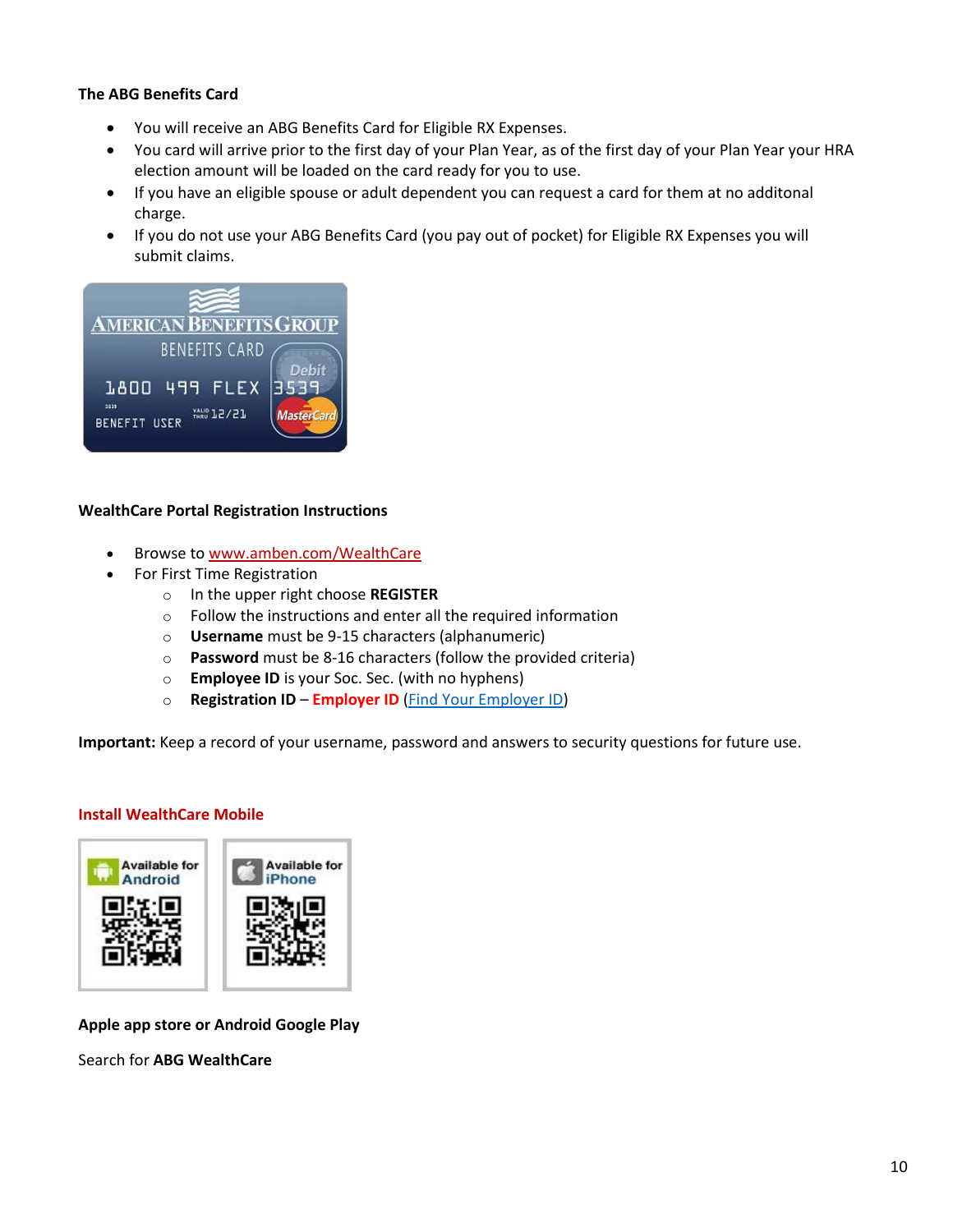#### **WealthCare Portal**

- Browse to [www.amben.com/wealthcare](http://www.amben.com/wealthcare)
- Login and choose **Claims** > **Transaction History**
- You can review all your claims here

| Year                                                      | 2017                 | Plan<br>All                                    | All<br><b>Type</b><br>$\checkmark$ | $\checkmark$                        | <b>EXPORT TO EXCEL</b>  |  |
|-----------------------------------------------------------|----------------------|------------------------------------------------|------------------------------------|-------------------------------------|-------------------------|--|
| Which transactions do you want to see? Select here $\sim$ |                      |                                                |                                    |                                     |                         |  |
|                                                           | Approved/Posted      | $\sqrt{}$ Pending/Processing                   | Authorized<br>Denied               | <b>SEARCH FOR TRANSACTIONS</b><br>Q | PRINT TRANSACTIONS<br>Ġ |  |
|                                                           | \$192.25             | Dependent Care<br>Account - DCA<br>Approved    | <b>Deposit</b><br>Payroll Deposit  | Dec 29, 2017                        |                         |  |
|                                                           | \$192. <sup>31</sup> | Dependent Care<br>Account - DCA<br>Approved    | <b>Deposit</b><br>Payroll Deposit  | Dec 15, 2017                        |                         |  |
|                                                           | \$192. <sup>31</sup> | Dependent Care<br>Account - DCA<br>Approved    | <b>Deposit</b><br>Payroll Deposit  | Dec 1, 2017                         |                         |  |
|                                                           | \$20.00              | Parking Benefit<br>Approved                    | <b>Deposit</b><br>Payroll Deposit  | Dec 1, 2017                         |                         |  |
|                                                           | \$96.15              | Flexible Spending<br>Account - FSA<br>Approved | <b>Deposit</b><br>Payroll Deposit  | Nov 17, 2017                        |                         |  |

- To submit a new claim, if you did not link your carrier credentials or for out-of-pocket RX Expenses
	- o Choose **Add a Claim** from the **Claims** tab
	- o In most cases you will need your Explantion of Benefits (EOB) from your insurance carrier